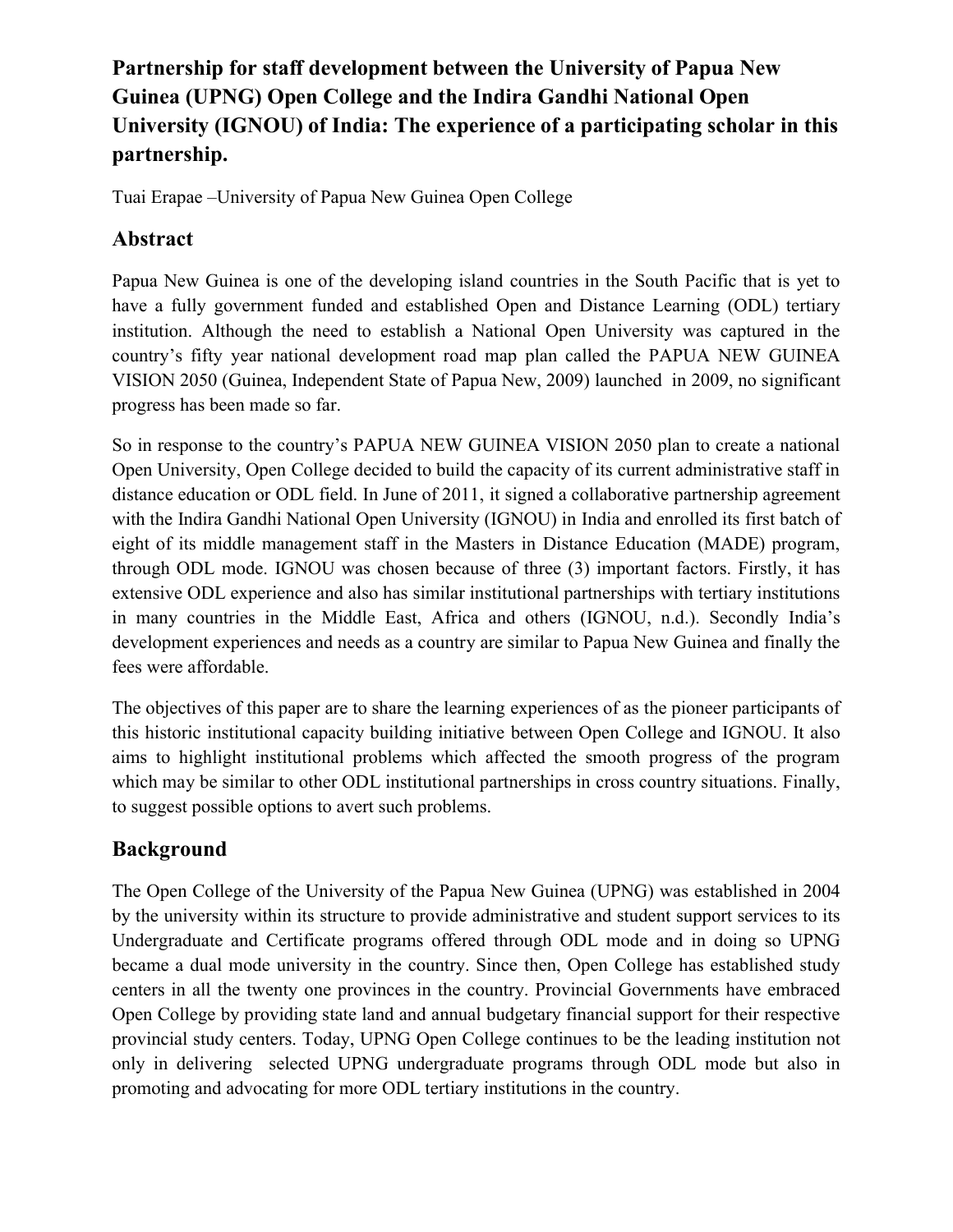When the directive to establish the Papua New Guinea Open University to coordinate the ODL programs of the four state universities (University of Papua New Guinea, University of Goroka, University of Technology and Divine Word University) was captured in the country's Papua New Guinea Vision 2050 plan, Open College saw the immediate need to up skill its middle management staff to best ODL management and practice skills. This was necessary to prepare its staff to adjust to whatever form or model the government adopts to establish the Open University as stipulated in the plan.

Therefore, Open College signed the Partner Institution agreement with IGNOU's Staff Training and Research Institute of Distance Education (STRIDE) in 2011 and enrolled eight of its middle management staff under IGNOU's two year Masters in Distance Education (MADE) program. It starts with a one year Post Graduate Diploma in Distance Education (PGDDE) and progression to MADE program for the second year depends on the successful completion of it.

#### **Learning Experiences.**

To kick start the program two professor s from IGNOU STRIDE visited Open College for a one week face to face interactive sessions. Sessions included, orientation to IGNOU's enrollment regulations, issuance of Student Enrollment numbers, examination rules and necessary advice and information required to successfully complete the program.

The visit by the professors was a motivational experience for many reasons. All of the eight (8) program participants including myself had no prior ODL learning experience. We all have progressed through primary and tertiary education through the conventional face to face mode. So to contemplate completing a Master's program through ODL was intimidating. All we had was our experience of managing ODL student affairs and in the process accumulated ODL management experience with no learning experience. We realized that we had assumed knowledge of ODL learning experience during our course of duties. So, we felt that work experience with Open College would help us complete the course as stated by David Kember, "experiences of adults are a rich and important learning resource" (Kember, 2007). So the visit really helped us to set our focus and put us at ease.

Another experience during the course of the program is that the program has enabled us to rediscover the relevance and importance of our assigned duties. This was due to the fact that our motivation for work became two fold. Firstly we regard our assigned duties on the job or position is to earn a living and secondly, with an investigative mindset to learn something towards our program of study. The combination of the two was a powerful learning experience.

The program also allowed us to discover all the different subsystems such as course development and printing, registration, student services and etc. that exist within an ODL institutions and justifications for their existence. Clear understanding of their interdependence and synchronizing their activities are important to creating an enriching ODL learning experience.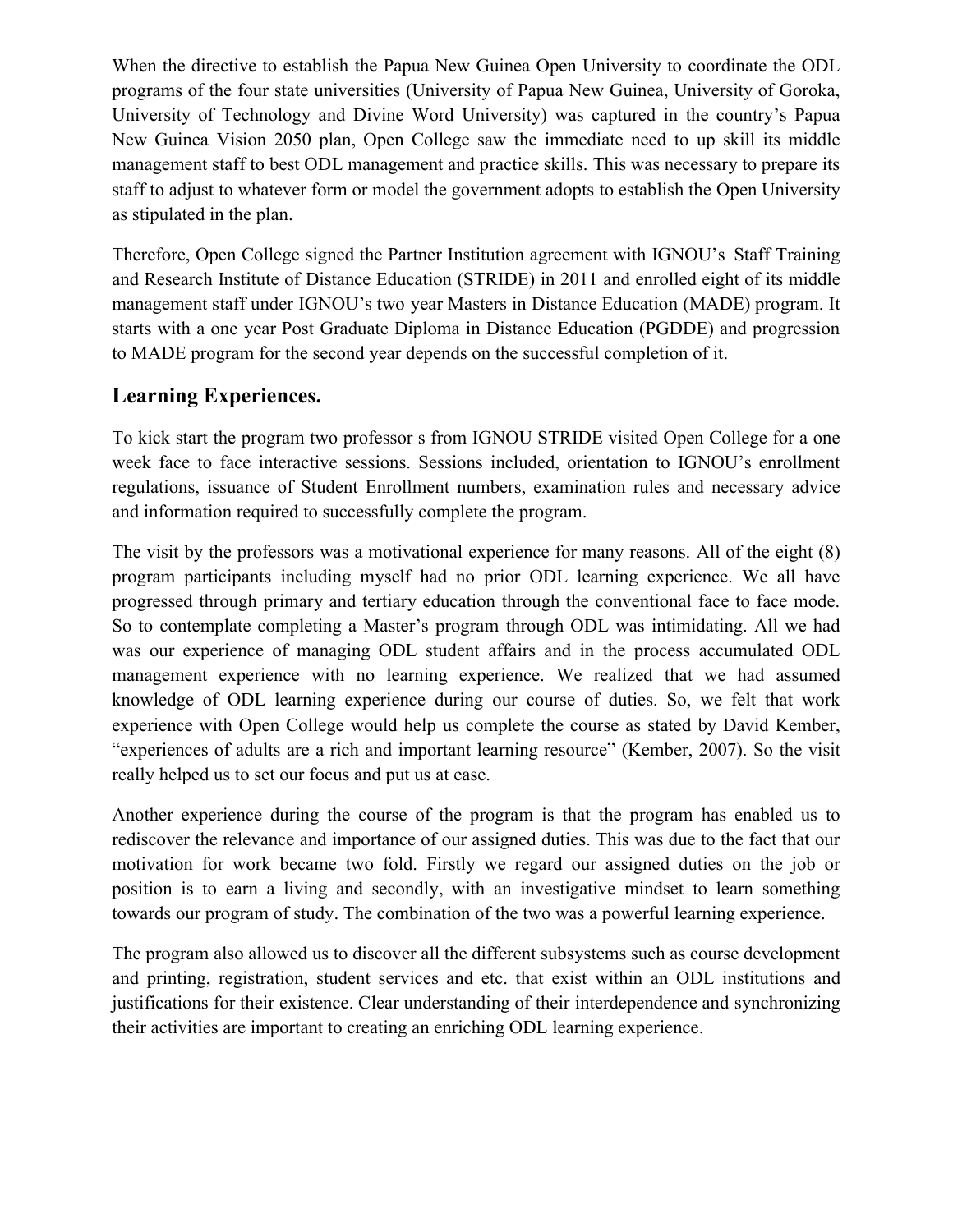### **Institutional Problems.**

After the smooth start, we encountered three (3) major problems during the middle and end of the program.

Firstly, the medium of delivery was print medium and mode of communication with IGNOU was via email. By the nature of their visit the two professors who visited Open College became our point of contact. What we not made aware of in the initial stages was the different functional departments at IGNOU responsible for important activities such as Registration, Examination and etc. Therefore, we had difficulty in applying for our final examinations in June, 2012 and again in December. After several emails exchanges, we finally met the requirements to sit the Examinations and sat for the Post Graduate part in June this year. This means that, we will finish the program in June 2014, in three years rather than the initial plan of two years.

Secondly, our Student Login account was created in the IGNOU website student portal but were never communicated to us to fully utilize the services offered there. By the time we visited the website and found out we were able to login, we regretted we had not tried earlier and completed the program with only the print material send to us.

Finally, IGNOU was not flexible enough to accommodate our need for Final Examination. We had to follow IGNOU's Examination Schedule which clashed with our operational calendar activities. As a result, when we missed the June 2012 Examination session and also the December 2012 session. We had to wait a whole year, just to sit the Final Examinations.

#### **Summary**

The experiences of this partnership program between Open College and IGNOU exposes the following notable areas of consideration for any similar institutional partnerships between any two ODL institutions in areas of staff development. In particular reference to developing island nations in the commonwealth like Papua New Guinea.

- Majority of the staff working in ODL institutions will be graduates of conventional face to face institutions. As such, the ODL institution must make provisions for its staff to enroll in any ODL program either within the country or outside to experience the ODL learning experience. This experience will help the staff contribute to implementing changes which can improve learning experience and remove elements which can create negative experience in a student because they can judge better.
- The coordinating unit or department of the program host institution needs to communicate with the partner institution all relevant procedural requirements and possible penalties at the beginning stages and monitor their compliance during the course of the program.
- After the completion of the prescribed academic program period, example, semester, the program host institution must be flexible to adjust to partner institution's academic calendars. Especially if the, the institutions are in different countries like in this case. Different countries have different academic calendars and government sanctioned public